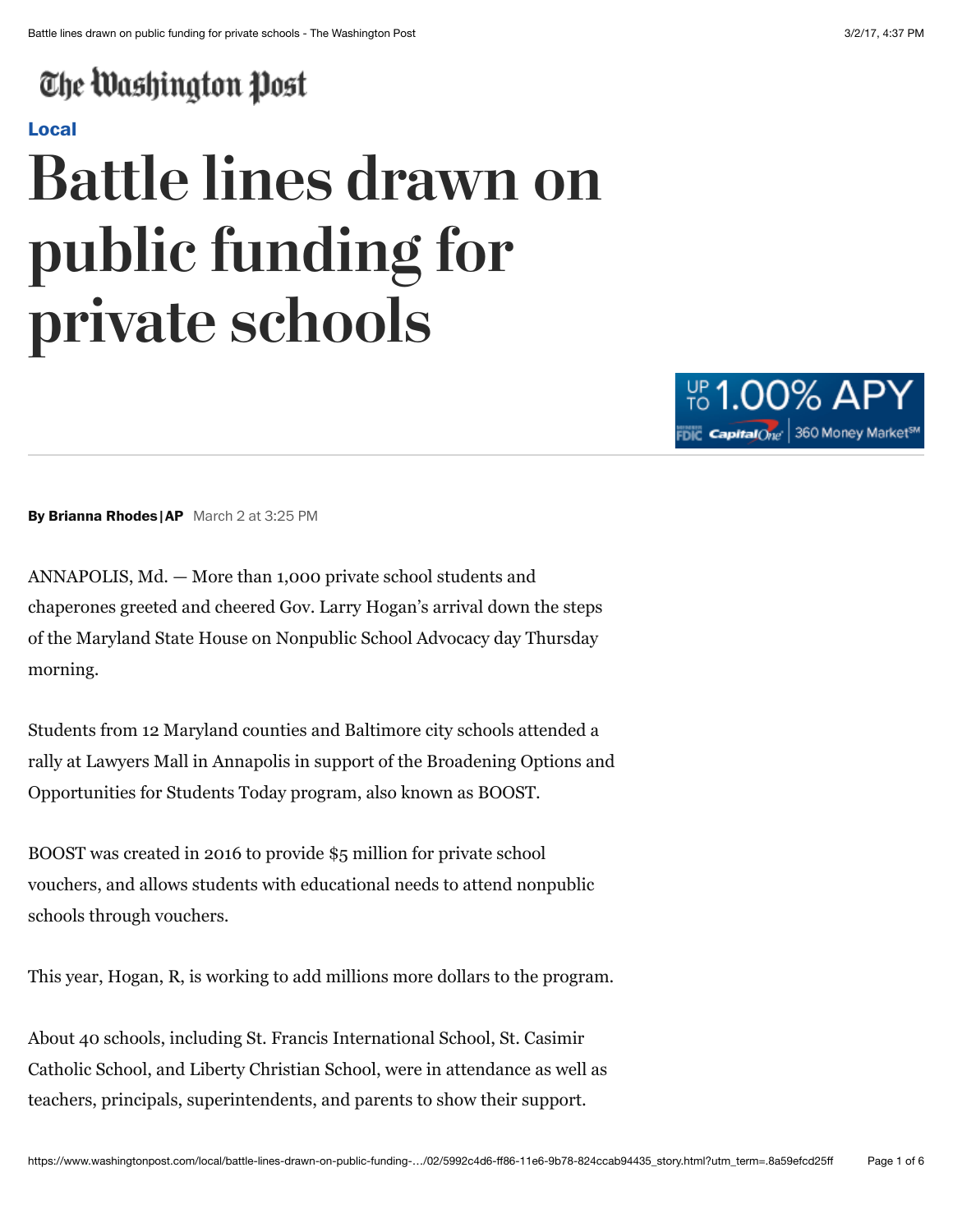Middle school teacher Anna Crisci from St. Michael's School in Ridge, Maryland, said that the program helps a lot of students due to large class sizes in area public schools.

"This money definitely helps our school," Crisci told the University of Maryland's Capital News Service. "We wouldn't be open if we didn't have BOOST money."

"To have a private school where they get one-on-one education is so important . small class sizes, especially for kids who struggle with reading and math," said Crisci. "It's so important to have that one-on-one."

Principal Liz Whelan of St. Peter's Catholic School in Olney, Maryland, also attended the rally to show support of the private funding that help students from various backgrounds at her school.

"I think it's so important that the state and for everybody to recognize that we're thankful that they appreciate all of the students in the state of Maryland and it benefits all of the students of all nationalities and all different groups of people," said Whelan.

Whelan also said the BOOST scholarship helps students receive free and reduced-price lunch.

"We have 12 families that get a scholarship that helps them with their tuition," Whelan said. "So we're so thrilled and came out here to say thanks to the governor."

At the rally, Hogan said that he will continue to fight for the program that was unanimously approved last year in the state Senate.

A coalition of lawmakers and activist groups gathered in Annapolis on Tuesday to vocally oppose the program.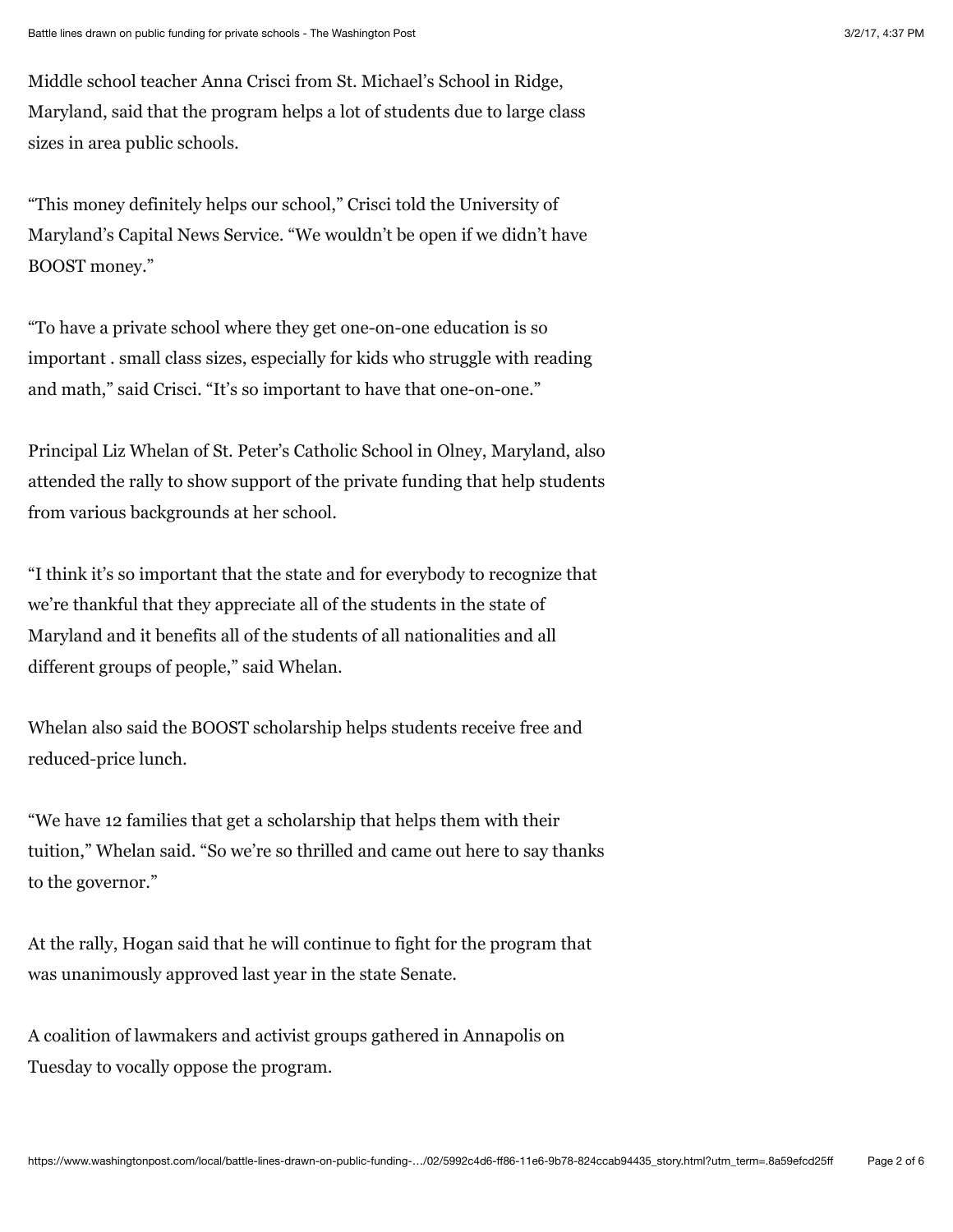Hogan has yet to address at least \$2.9 billion needed increased in public school funding for each year, according to the ACLU of Maryland and Maryland State Education Association. The \$2.9 billion budget gap study was conducted by Maryland State Department Education consultants, APA Consulting.

The governor has fully funded public schools, and then some, proposing a total of \$6.4 billion to K-12 education in the upcoming 2018 budget.

Supporters of the BOOST program say it offers upward mobility to students who would otherwise be stuck in underperforming public schools.

Advocates for the program also argue that the program helps at risk students from "failing schools."

But opponents of the BOOST program argued that it takes away taxpayers money from public schools to subsidize private school tuition, and said that 78 percent of students who received vouchers from the BOOST program were already enrolled in private schools, based on 2016-2017 BOOST program data, according to the Maryland ACLU and teacher's union.

"This evidence shows that they used the program to support students that are already in their school for every child they accepted from a public school," Betty Weller, Maryland State Education Association president, said during the Tuesday press conference.

Another issue that opponents are concerned about is that schools do not have to meet the nondiscrimination laws set in place at public schools, which allows private schools to legally discriminate in employment based on religion, sexual orientation, and gender identity, according to the ACLU and state education union.

Ninety-seven percent of schools that have received subsidies are religious, according to the ACLU and teachers union.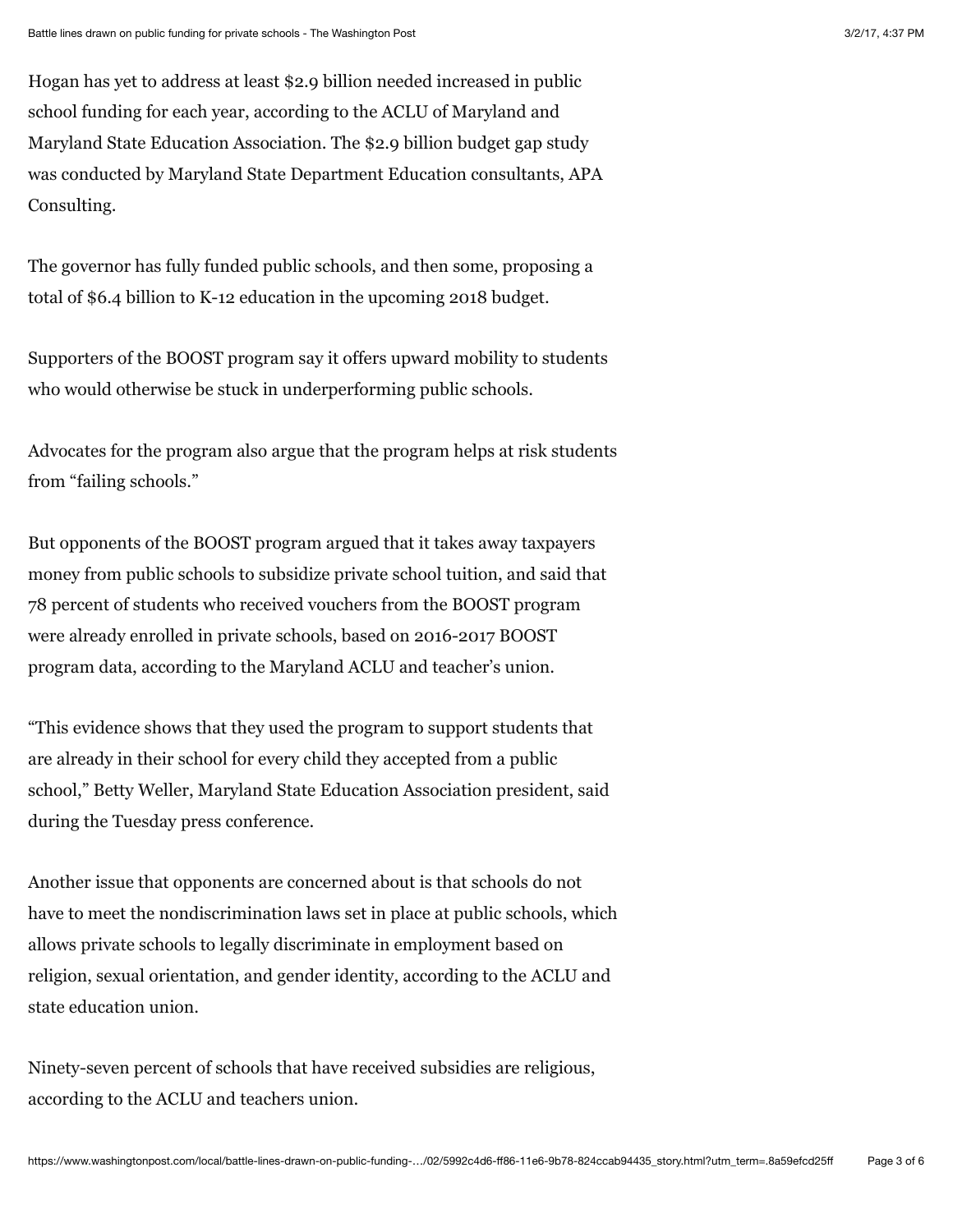The ACLU is against the program because of civil rights and public funding issues.

"Ninety-seven percent of schools that benefit from this taxpayer subsidy are religious," said Tishan Weerasooriya, ACLU of Maryland Public Policy Advocate, at the press conference. "This is a cause of our great concern because using taxpayers dollars to fund religious institutions only entangles state governments with religious teachings."

Maryland Parent and Teacher Association President Elizabeth Ysla-Leight expressed her concern for student's families.

#### **Local Headlines newsletter**

**Sign up**

Daily headlines about the Washington region.

"It's important for parents to know that their tax dollars are going to be well spent," Ysla-Leight said Tuesday. "And while I appreciate protect our schools, It is very important that we remember, it should also protect our families as well because there's a trickle down effect.When schools are not able to provide certain, minimal services and supplies guess who they call? They contact the parents."

Baltimore County Executive Kevin Kamenetz said he believes this initiative is contributing to a nationwide effort by way of the Republican Party.

"This voucher-based program is really a part of a Republican effort to privatize public schools," said Kamenetz. "Marylanders want public money to be invested in our public schools. We need to protect our public schools system."

-- CNS correspondent Jacob Taylor contributed to this story.

Copyright 2017 The Associated Press. All rights reserved. This material may not be published, broadcast, rewritten or redistributed.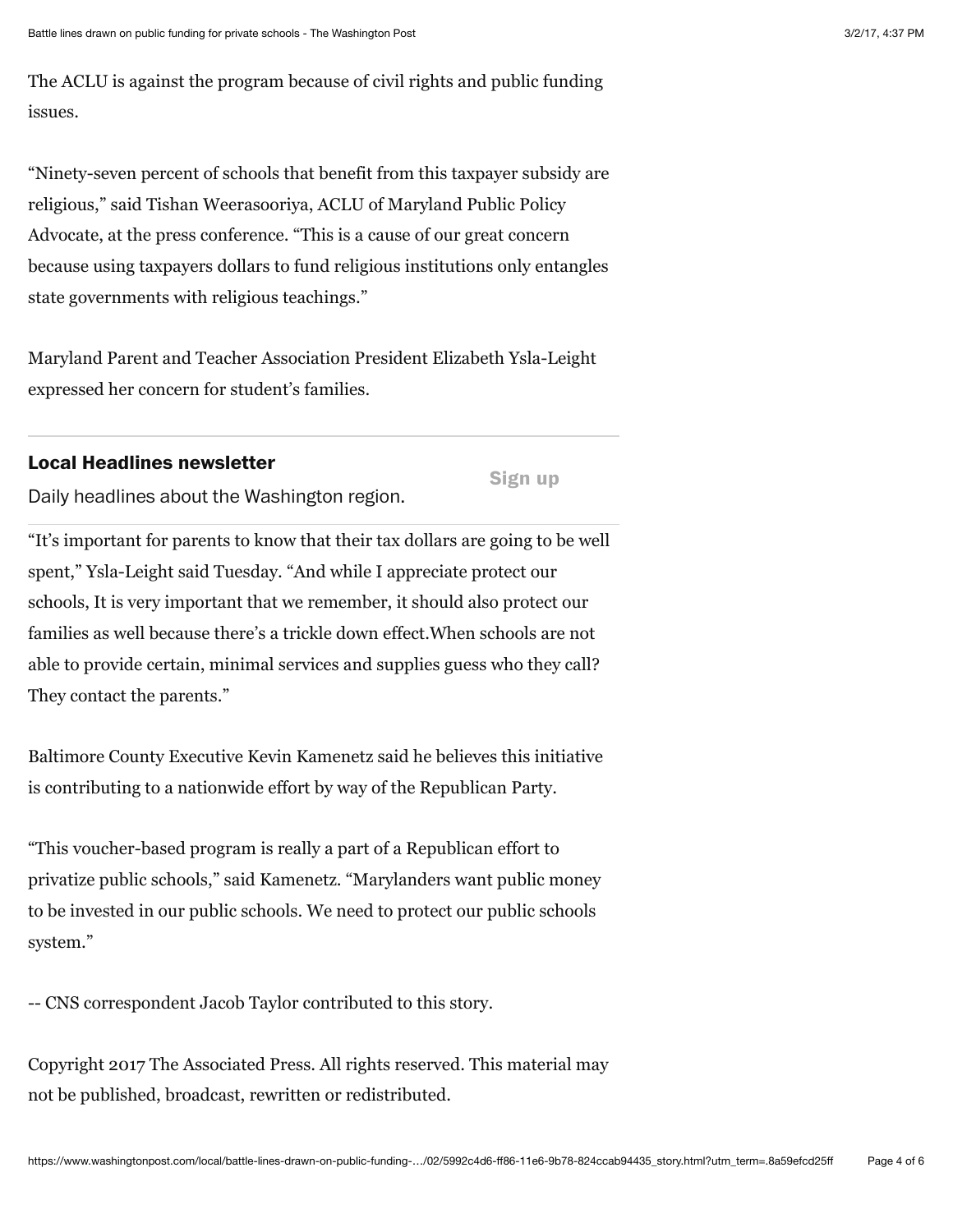#### **The Post Recommends**

#### **Analysis**

## **Fact-checking President Trump's address to Congress**

Most presidents try to be sure their speeches to Congress adhere closely to the facts. Not Donald Trump.

## **Senate votes to confrm former Texas governor Rick Perry as energy secretary**

The genial Republican drew less fire from Democrats during his confirmation process than other Trump nominees.

## **They waved the Confederate fag and a shotgun at a black child's party. Now they're headed to prison on terrorism charges.**

"Their actions were motivated by racial hatred," said Judge William McClain of the Douglas County Superior Court.

#### PAID PROMOTED STORIES Recommended by